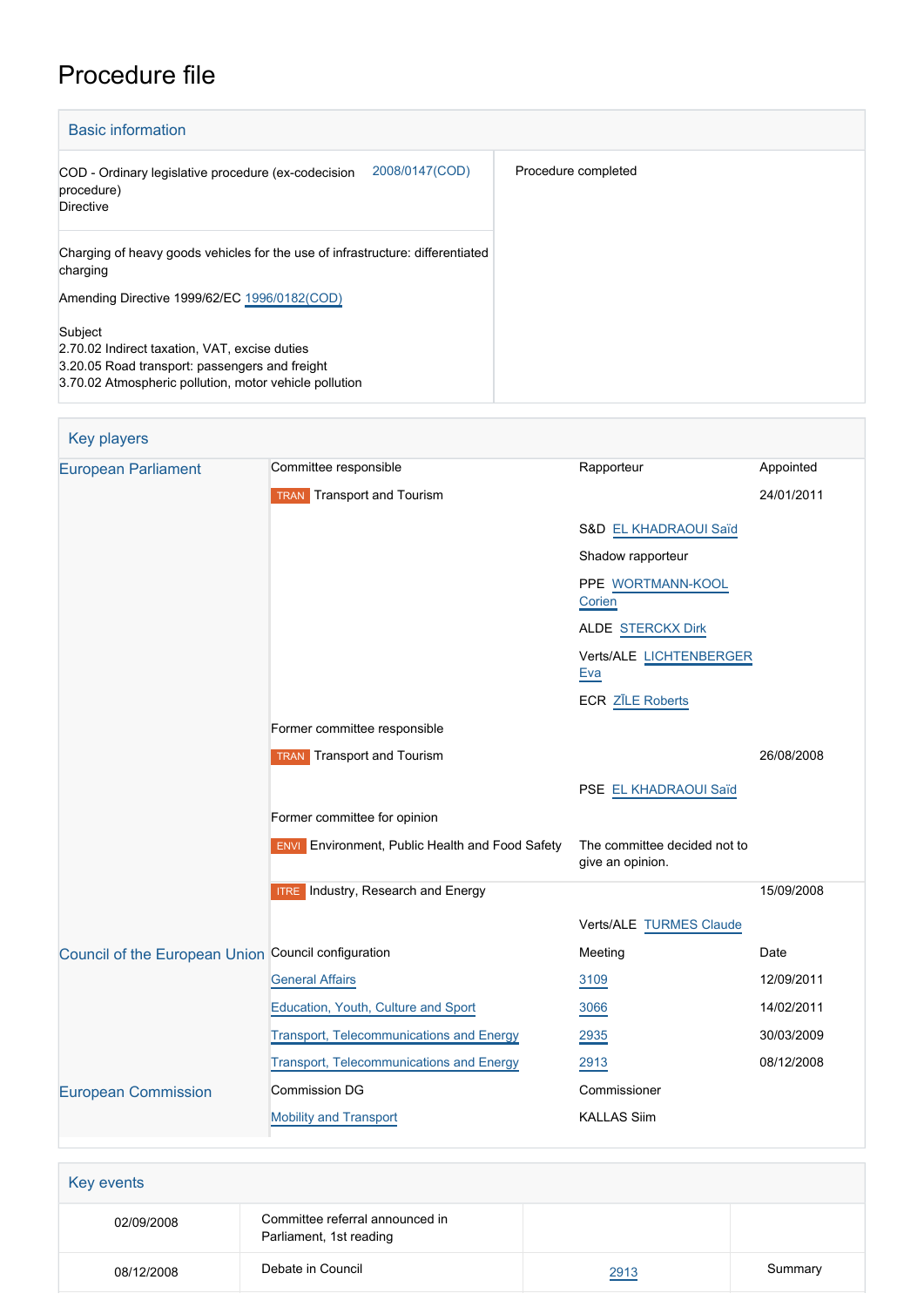| 11/02/2009 | Vote in committee, 1st reading                             |              | Summary |
|------------|------------------------------------------------------------|--------------|---------|
| 18/02/2009 | Committee report tabled for plenary, 1st<br>reading        | A6-0066/2009 |         |
| 10/03/2009 | Debate in Parliament                                       | T,           |         |
| 11/03/2009 | Results of vote in Parliament                              |              |         |
| 11/03/2009 | Decision by Parliament, 1st reading                        | T6-0113/2009 | Summary |
| 30/03/2009 | Debate in Council                                          | 2935         | Summary |
| 17/02/2011 | Committee referral announced in<br>Parliament, 2nd reading |              |         |
| 12/04/2011 | Vote in committee, 2nd reading                             |              | Summary |
| 07/06/2011 | Debate in Parliament                                       | T.           |         |
| 07/06/2011 | Decision by Parliament, 2nd reading                        | T7-0252/2011 | Summary |
| 12/09/2011 | Act approved by Council, 2nd reading                       |              |         |
| 27/09/2011 | Final act signed                                           |              |         |
| 28/09/2011 | End of procedure in Parliament                             |              |         |
| 14/10/2011 | Final act published in Official Journal                    |              |         |

| <b>Technical information</b> |                                                                |
|------------------------------|----------------------------------------------------------------|
| Procedure reference          | 2008/0147(COD)                                                 |
| Procedure type               | COD - Ordinary legislative procedure (ex-codecision procedure) |
| Procedure subtype            | Legislation                                                    |
| Legislative instrument       | <b>Directive</b>                                               |
|                              | Amending Directive 1999/62/EC 1996/0182(COD)                   |
| Legal basis                  | Treaty on the Functioning of the EU TFEU 091-p1                |
| Stage reached in procedure   | Procedure completed                                            |
| Committee dossier            | TRAN/7/05295                                                   |

# Documentation gateway

| Legislative proposal               | COM(2008)0436 | 08/07/2008 | EC  | Summary |
|------------------------------------|---------------|------------|-----|---------|
| Document attached to the procedure | COM(2008)0435 | 08/07/2008 | EC  | Summary |
| Document attached to the procedure | SEC(2008)2207 | 08/07/2008 | EC. |         |
| Document attached to the procedure | SEC(2008)2208 | 08/07/2008 | EC  |         |
| Document attached to the procedure | SEC(2008)2209 | 08/07/2008 | EC  |         |
| Committee draft report             | PE414.029     | 15/10/2008 | EP  |         |
| Amendments tabled in committee     | PE415.350     | 25/11/2008 | EP  |         |
| Amendments tabled in committee     | PE416.359     | 25/11/2008 | EP  |         |
|                                    |               |            |     |         |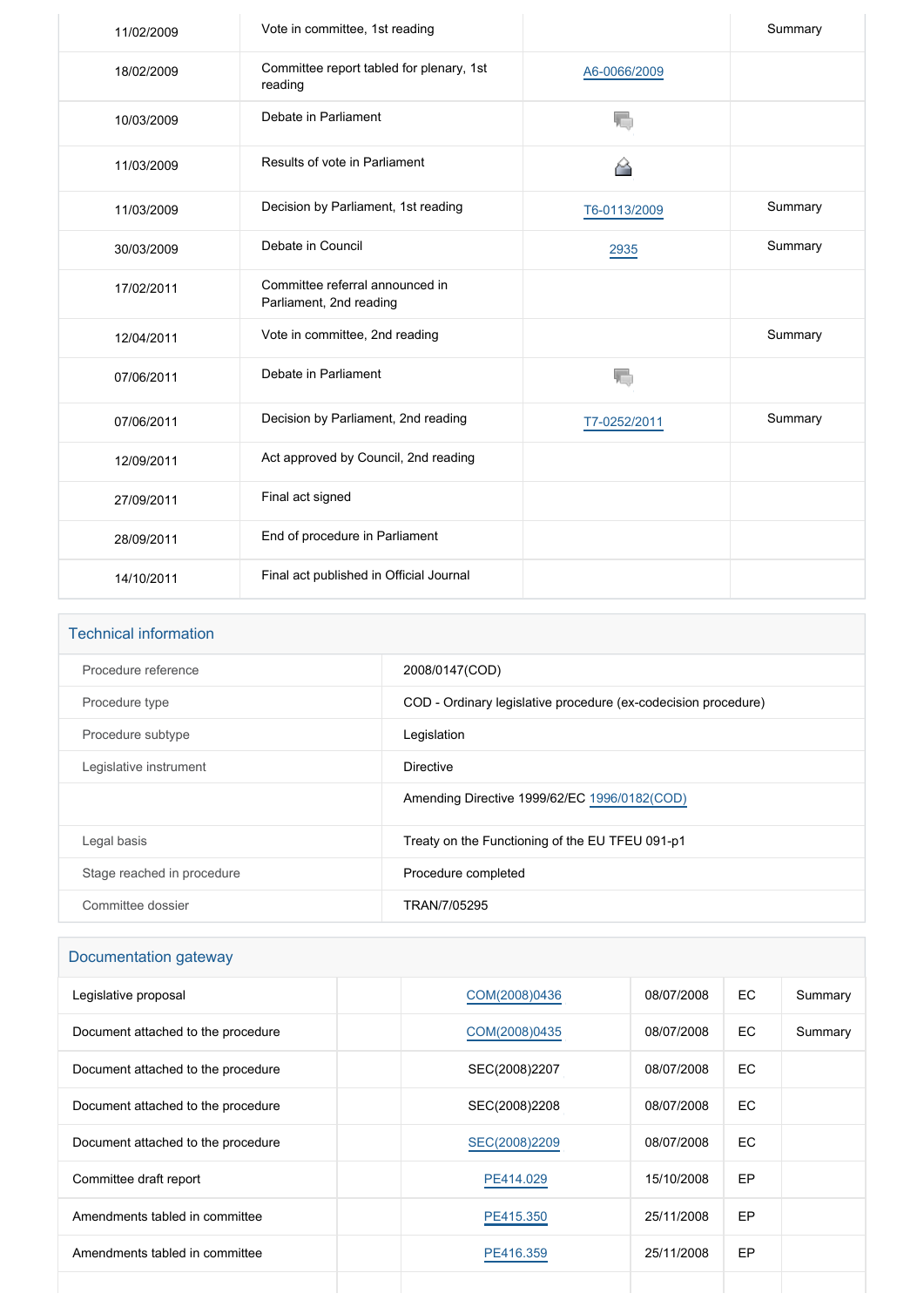| Amendments tabled in committee                                     |             | PE416.367           | 26/11/2008 | EP         |         |
|--------------------------------------------------------------------|-------------|---------------------|------------|------------|---------|
| Amendments tabled in committee                                     |             | PE416.368           | 27/11/2008 | EP         |         |
| Amendments tabled in committee                                     |             | PE416.360           | 11/12/2008 | EP         |         |
| Committee opinion                                                  | <b>ITRE</b> | PE415.127           | 16/12/2008 | EP         |         |
| Committee of the Regions: opinion                                  |             | CDR0272/2008        | 12/02/2009 | CofR       |         |
| Committee report tabled for plenary, 1st<br>reading/single reading |             | A6-0066/2009        | 18/02/2009 | EP         |         |
| Text adopted by Parliament, 1st<br>reading/single reading          |             | T6-0113/2009        | 11/03/2009 | EP         | Summary |
| Commission response to text adopted in<br>plenary                  |             | SP(2009)3060        | 04/06/2009 | EC         |         |
| Economic and Social Committee: opinion,<br>report                  |             | CES1947/2009        | 16/12/2009 | <b>ESC</b> |         |
| Council statement on its position                                  |             | 05767/2011          | 01/02/2011 | <b>CSL</b> |         |
| Council position                                                   |             | 15145/1/2010        | 14/02/2011 | <b>CSL</b> | Summary |
| Commission communication on Council's<br>position                  |             | COM(2011)0069       | 15/02/2011 | EC         | Summary |
| Committee draft report                                             |             | PE458.661           | 18/02/2011 | EP         |         |
| Amendments tabled in committee                                     |             | PE460.939           | 22/03/2011 | EP         |         |
| Committee recommendation tabled for<br>plenary, 2nd reading        |             | A7-0171/2011        | 25/05/2011 | EP         |         |
| Coreper letter confirming interinstitutional<br>agreement          |             | GEDA/A/(2011)007141 | 30/05/2011 | <b>CSL</b> |         |
| Text adopted by Parliament, 2nd reading                            |             | T7-0252/2011        | 07/06/2011 | EP         | Summary |
| Commission opinion on Parliament's<br>position at 2nd reading      |             | COM(2011)0550       | 19/07/2011 | EC         | Summary |
| Draft final act                                                    |             | 00024/2011/LEX      | 28/09/2011 | <b>CSL</b> |         |

#### Additional information

| National parliaments | <b>IPEX</b>                              |
|----------------------|------------------------------------------|
| European Commission  | EUR-Lex<br>the company of the company of |

#### Final act

 [Directive 2011/76](https://eur-lex.europa.eu/smartapi/cgi/sga_doc?smartapi!celexplus!prod!CELEXnumdoc&lg=EN&numdoc=32011L0076) [OJ L 269 14.10.2011, p. 0001](https://eur-lex.europa.eu/JOHtml.do?uri=OJ:L:2011:269:SOM:EN:HTML) Summary

Final legislative act with provisions for delegated acts

#### Charging of heavy goods vehicles for the use of infrastructure: differentiated charging

The Commission presented a communication on a Strategy for the internalisation of external costs. The internalisation of external costs is part of a package of initiatives intended to make transport more sustainable. For a number of years, the European Commission has been highlighting the need for a transport pricing system that is more efficient and more accurately reflects the true costs involved. Transport generates negative externalities that involve a cost to society and the economy. By internalising those external costs, the intention is to give the right price signal so that users will bear the costs they create and will thus have an incentive to change their behaviour in order to reduce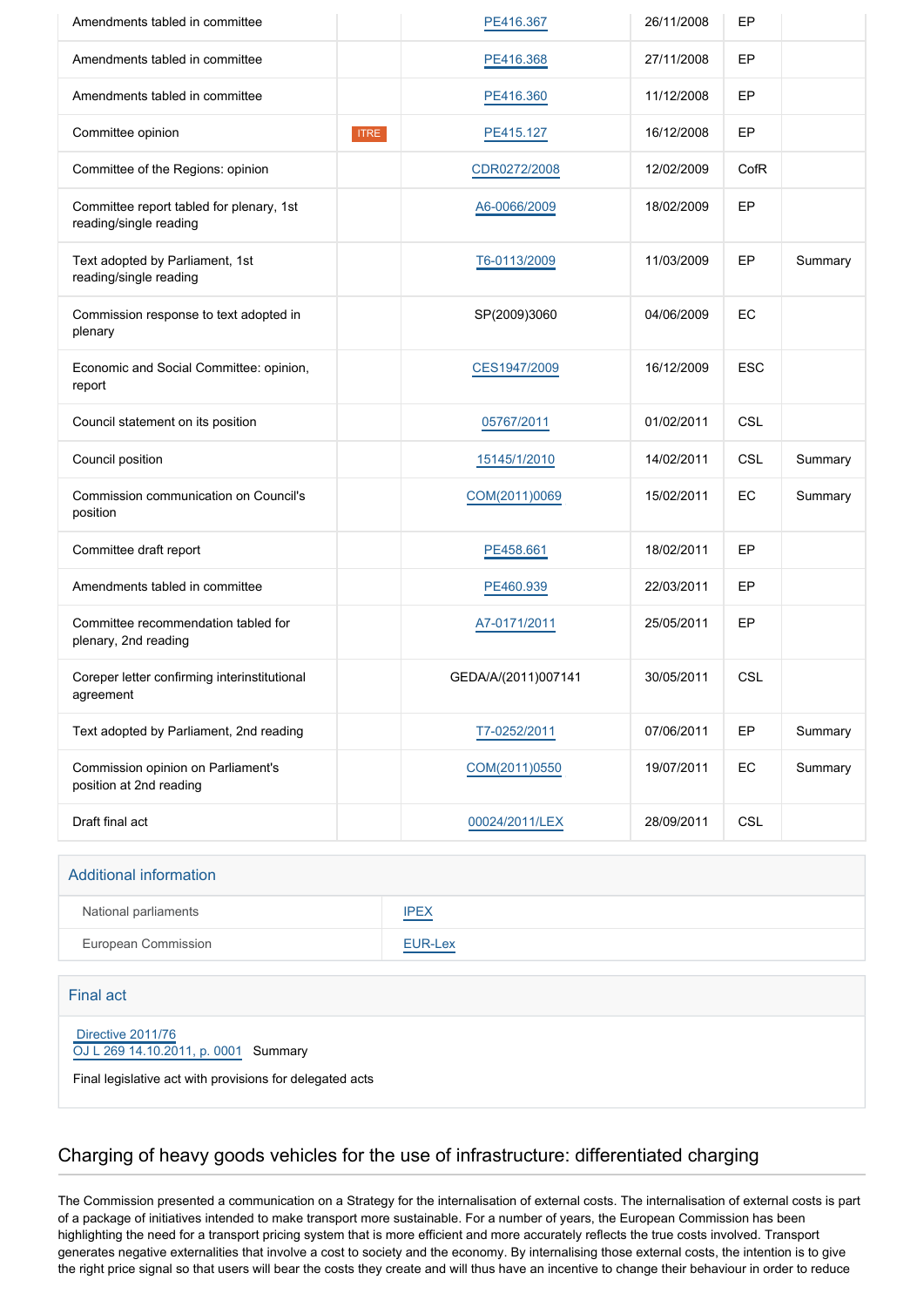those costs. If nothing is done in the next few years, the environmental costs (air pollution, CO2 emissions) could reach EUR 210 billion by 2020.

More intelligent prices: transport users have to pay costs that are directly related to the use of their mode of transport (fuel, insurance, etc.). Such costs are considered private in the sense that they are paid directly by the user. However, transport users also generate negative externalities that involve a cost to society, such as delays to other drivers as a result of congestion, health problems caused by noise and air pollution and, in the longer term, the effects of greenhouse gas emissions on climate change, but users do not bear those costs directly ( external costs). The sum of the private and external costs of transport gives its social cost. Only a price based on the total social costs generated by the transport user will help give the right price signal and take account of the services used and the consumption of scarce resources. Furthermore, each external cost has specific characteristics which require the use of the appropriate instruments. The use of differentiated charging is the best way of taking those variations into account. Lastly, setting common principles for all Member States should prevent any discrimination and ensure market transparency.

General principles for the internalisation of external costs: giving transport users the right signals involves setting prices that do not lead to overexploitation of resources, but do not damage the transport sector, or ultimately the economy, either. According to economics literature, ?social marginal cost charging? achieves that balance and is therefore being proposed as the general principle for internalisation. According to this approach, transport prices should correspond to the additional short-term cost created by one extra person using the infrastructure. In theory, this additional cost should include the costs to the user and the external costs. Social marginal cost charging would therefore lead to efficient use of the existing infrastructure.

Strategy for internalising costs for all modes of transport: it is difficult to imagine an internalisation mechanism that would be generally applicable to all forms of transport, as these involve different technologies, different numbers of operators, existing legal and regulatory frameworks, etc. The same principle should be applied using different instruments. Based on the results of the impact assessment, it will be possible to adapt the overall strategy to the characteristics of each mode of transport. The main points tackled are as follows:

- the road haulage sector accounts for three quarters of freight transport, and internalising the external costs could help cut the cost to the environment by some EUR 1 billion in comparison with the reference scenario in which no action is taken. The Commission is therefore proposing to make it possible to internalise some of the external costs in the road haulage sector;
- the revision of Directive 1999/62/EC is proposed in order to allow charges to include external costs. The revision process will focus primarily on the following areas: (1) taking account of the external costs of air pollution, noise pollution and congestion; (2) setting up Community coordination mechanisms with a common methodology and ceilings for the calculation of charges; (3) allocating revenue to the transport sector. To be effective, tolls should vary depending on the vehicle concerned, the type of route and the time. and payments should be made via electronic toll systems in order to prevent tailbacks at the toll booths;
- it is important to promote internalisation through the use of technology, via the Intelligent Transport System Action Plan to be proposed in autumn 2008;
- in order to encourage more sustainable car use, the charging principles proposed could usefully be extended to private cars. For reasons of subsidiarity, Member States retain the freedom to choose whether to do so or not. The Urban Mobility Action Plan, to be proposed in autumn 2008, will also look at how to improve mobility in urban centres and will consider the added value of Community action. Passing on the various experiences gained with charging systems in European cities, developing harmonised criteria for urban traffic restrictions and promoting technological interoperability could help harmonise strategies for the internalisation of external costs in urban areas across Europe. Lastly, a proposal on the taxation of private cars is currently under discussion in the Council;
- other modes of transport also have their part to play in improving people?s quality of life, and each one presents specific challenges: noise pollution for rail transport, air pollution and climate change for maritime transport and noise pollution, air pollution and climate change for air transport. Internalising the external costs will also make it possible to use the most suitable instruments to encourage users to adopt more sustainable behaviour. The Commission suggests a series of measures in this regard.

Using the revenue generated by internalisation: international road transport accounts for almost a quarter of all road transport in Europe, with that figure rising above 50% in seven Member States (and even reaching 74% in Belgium, 76% in Luxembourg and 85% in Estonia). The revenue generated by internalisation should also be earmarked for the transport sector and the reduction of external costs, always on the basis of cost-benefit studies or similar analyses which guarantee that the chosen uses maximise the net benefits to society. The proposed revision of Directive 1999/62/EC envisages just such an approach.

The Commission will carry out an evaluation of these measures in 2013 and draw up a report on the progress made towards internalising external costs. A legislative proposal on road transport is being put forward as part of this package of initiatives. The evaluation of external costs will be updated to take account of research and scientific work in the field. If necessary and depending on how much progress has been made, other external costs such as those relating to biodiversity, nature and the countryside or land use may be included in the analysis.

## Charging of heavy goods vehicles for the use of infrastructure: differentiated charging

PURPOSE: to amend Directive 1999/62/EC (?Eurovignette?) on the charging of heavy goods vehicles for the use of certain infrastructures.

PROPOSED ACT: Directive of the European Parliament and of the Council.

BACKGROUND: transport plays a crucial role in the economy and society but it relies heavily on oil and its use produces costs on society. With the exception of climate change, most of the external costs are borne by the population and the local or national governments of the territory where transport takes place and not where the vehicle is registered, nor where the vehicle is refuelled. In order to move towards a sustainable transport policy, transport prices should better reflect the costs related to traffic-based air pollution, traffic-based noise pollution, climate change and congestion caused by the actual use of vehicles, trains, planes or ships as a means of optimising the use of infrastructure, reducing local pollution, managing congestion and fighting against climate change at least cost for the economy. In the road transport sector, tolls being distance based charges for the use of infrastructure constitute a fair and efficient economic instrument to achieve this objective.

In 2006, the European Parliament and the Council called on the Commission to draw up a report on a generally applicable, transparent and comprehensible model for assessing the external costs of transport, such as pollution and congestion, to serve as the basis for calculating infrastructure user charges. The Commission was asked to propose a strategy for stepwise implementation of the model for all transport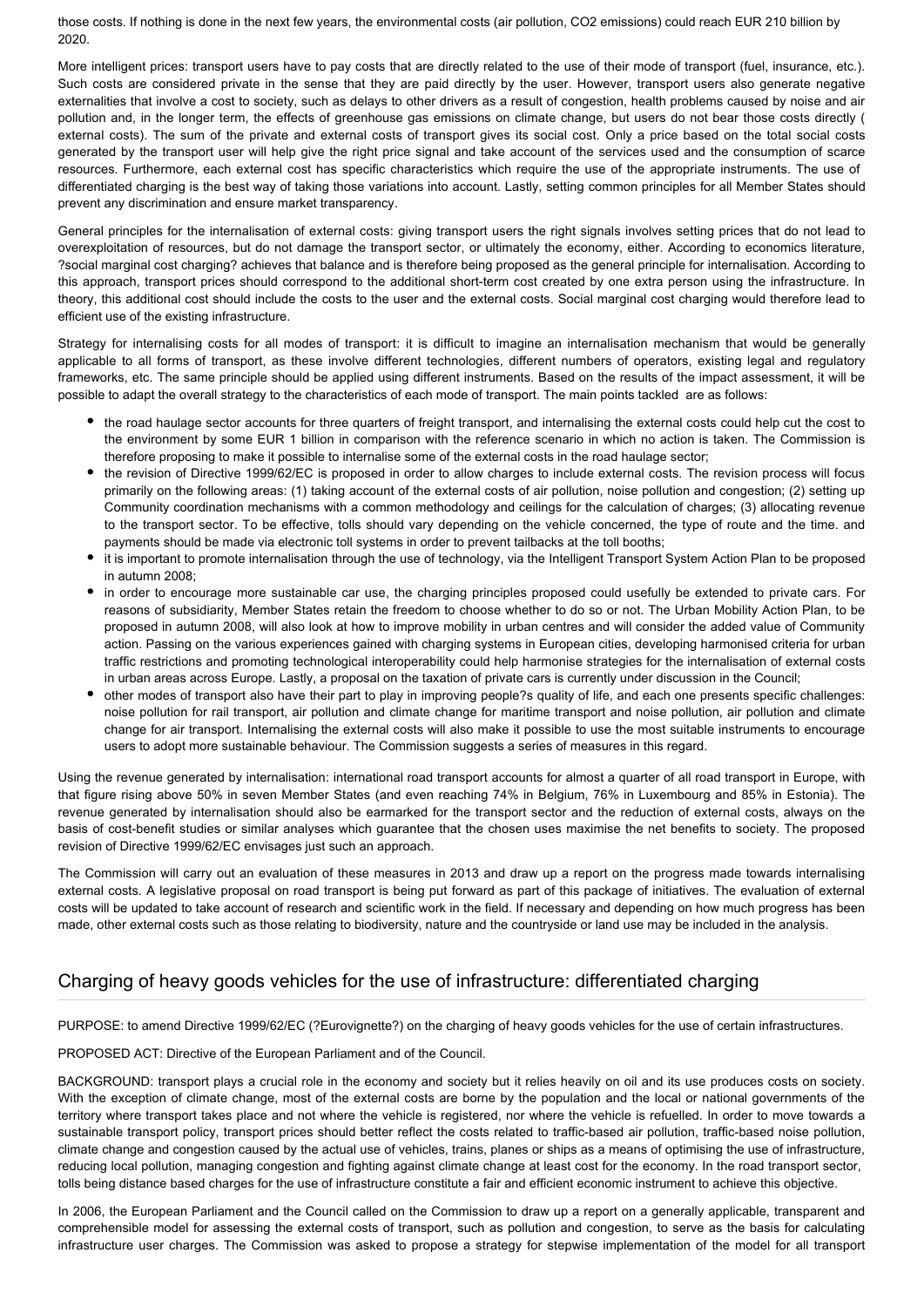modes, accompanied if appropriate by a proposal for revising Directive 1999/62/EC on the charging of heavy goods vehicles for the use of infrastructure. More recently, in its [resolution](http://www.europarl.europa.eu/oeil/FindByProcnum.do?lang=en&procnum=INI/2007/2147) of 11 March 2008 on sustainable European transport policy, Parliament urged the Commission to come up with such a model, a strategy for implementing it in all modes, and legislative proposals starting with a review of the Directive.

CONTENT: this proposal is part of an overall package which also comprises a strategy on the internalisation of external costs of transport as well as a communication on the reduction of noise from railways. Its objectives are to encourage Member States to implement differentiated charging to improve the efficiency and environmental performance of road freight transport. The main elements of the proposal are as follows:

- the proposed Directive enables Member States to integrate in tolls levied on heavy goods vehicles an amount which reflects the cost of air pollution and noise pollution caused by traffic. During peak periods, it also allows tolls to be calculated on the basis of the cost of congestion imposed upon other vehicles. The amounts will vary with the travelled distance, location and time of use of roads to better reflect these external costs. The proceeds will have to be used by Member States for making transport more sustainable through projects such as research and development on cleaner and more energy efficient vehicles, mitigating the effect of road transport pollution or providing alternative infrastructure capacity for users;

- Member States which opt for it must respect common charging principles together with mechanisms for notifying and reporting tolling schemes to the Commission. Member States must designate independent authorities to set the chargeable costs by using a common method which can be easily monitored and adapted to scientific progress. This will ensure that charging schemes are transparent, proportional to the objective pursued and do not discriminate against the nationality of hauliers;

- the charge must be collected through electronic systems which does not create hindrance to the free flow of traffic and local nuisance at tollbooths, and which can be extended to other part of the network at a later stage without significant additional investments. A transition period for the current systems with barriers is planned. To avoid undue charging of users, other conditions must be met when a charge based on the costs of congestion and pollution is combined with a charge to recover the cost of infrastructure;

- the proposal extends the scope of the current Directive beyond the trans-European network to avoid inconsistent pricing schemes between major corridors and other interurban roads. It makes more practicable the provisions in the current Directive on the mark-up levied in mountainous areas to co-finance EU labelled priority projects;

- lastly, it does not prevent Member States from applying on urban roads regulatory charges specifically designed to reduce traffic congestion or combat environmental impacts in built up areas.

#### Charging of heavy goods vehicles for the use of infrastructure: differentiated charging

In public deliberation, the Council took note of a Presidency progress report on a proposal for a Directive amending Directive 1999/62/EC on the charging of heavy goods vehicles for the use of certain infrastructures.

Work on the proposal will continue under the Czech Presidency. The Council's preparatory bodies will focus in particular on the legal basis of the proposal, scope, external costs (especially road congestion), earmarking of charges and the methods for calculating external costs.

The Commission submitted its proposal in July 2008.

The European Parliament should adopt its opinion at first reading in March 2009.

#### Charging of heavy goods vehicles for the use of infrastructure: differentiated charging

The Committee on Transport and Tourism adopted the report drafted by Saïd El KHANDRAOUI (PES, BE) amending the proposal for a directive of the European Parliament and of the Council amending Directive 1999/62/EC on the charging of heavy goods vehicles for the use of certain infrastructures.

The main amendments adopted in committee ? under the first reading of the codecision procedure ? are as follows:

Extension of rules to all major roads and 3.5 tonne vehicles: according to MEPs, the directive should permit the free movement of goods in the Union while guaranteeing equal treatment of carriers. It is therefore appropriate to apply it throughout the trans-European transport network and on all the roads customarily used for international goods transport. In addition, the Directive should apply to 3.5 tonne vehicles from 1 January 2012.

Congestion: the Directive should allow Member States to apply a congestion charge on lorries on the condition that they apply a similar charge to "all other road users". Before the implementation of a congestion charge, the Member State concerned should set out an action plan which identifies, on the basis of a cost/benefit analysis, the possible measures to enhance the capacity of the road sections concerned by reducing the traffic volume or by building new infrastructure. The action plan should cover all road users causing congestion.

The proposal stipulates that in exceptional cases concerning infrastructure in mountainous regions and conurbations, and after informing the Commission, a toll mark-up may be added to the infrastructure charge levied on specific road sections which are subject to acute congestion, or the use of which by vehicles is the cause of significant environmental damage. MEPs felt that conurbations could also be affected by congestion, and this could justify a toll mark-up. They proposed that the Member States should be able to use the revenues for the improvement of transport infrastructure in general according to their own priorities.

Cost of use: charges should not apply to vehicles complying in advance with future EURO emissions standards as regards the dates laid down in the relevant rules.

Earmarking of revenues: MEPs said that the concept of earmarking should be reinforced. A Member State in which an external cost charge is levied should ensure that the revenue generated by the charge is earmarked as a priority to reduce and where possible eliminate the external costs arising from road transport. The revenue could also be used for measures aimed at facilitating efficient pricing, reducing road transport pollution at source, mitigating its effects, improving CO2 and energy performance of road transport vehicles, and developing and improving existing road infrastructure or developing alternative infrastructure for transport users.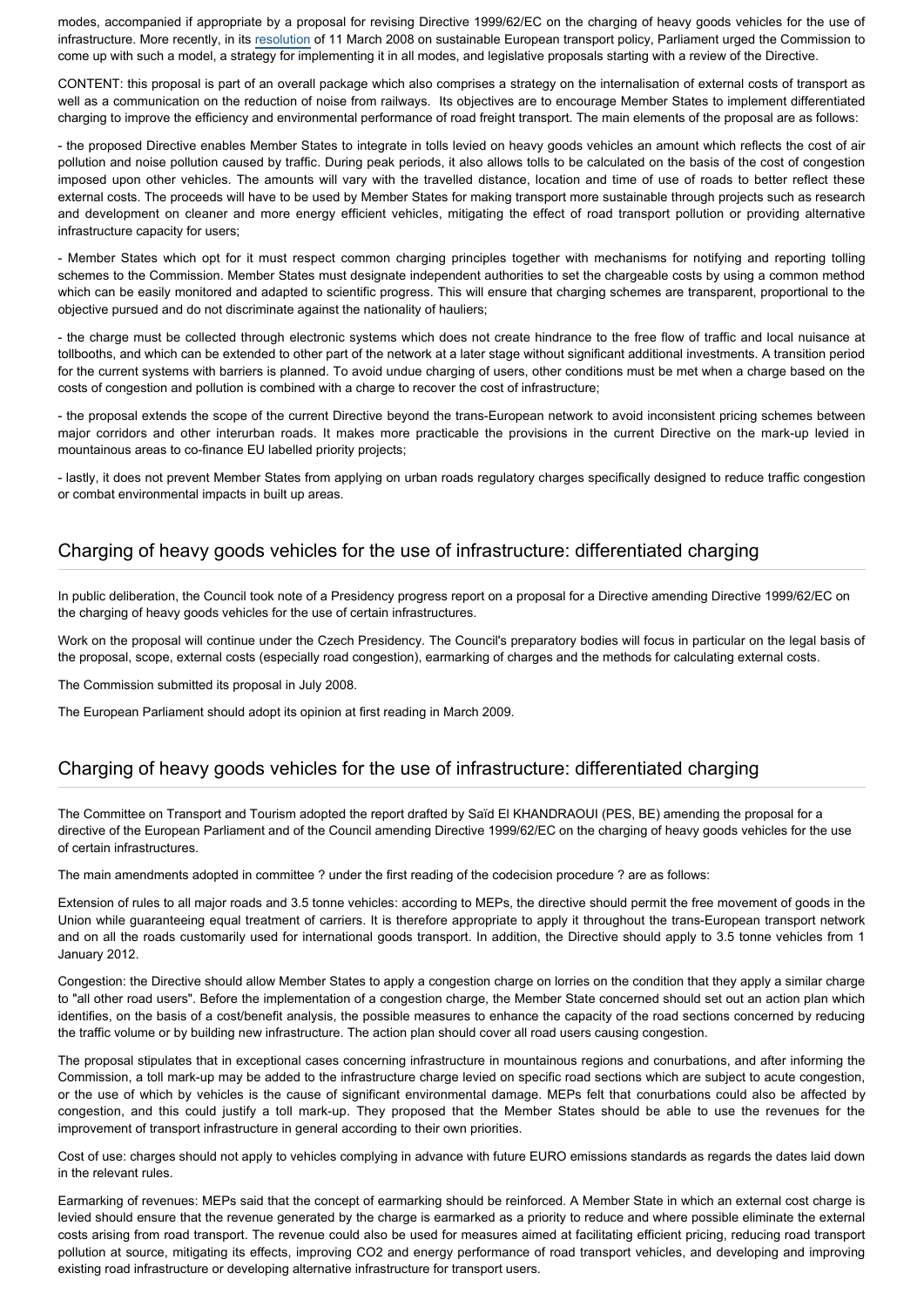As from 2011, at least 15% of the revenues generated by external costs and infrastructure charges in each Member State should be dedicated to financially supporting TEN-T projects in order to increase transport sustainability. This percentage should gradually increase over time.

Galileo: as soon as the operability of toll collecting services based on the Galileo satellite positioning system is technically worked out, external cost charges should be levied and collected by an interoperable European electronic toll collecting system as specified in Directive 2004/52/EC.

Reporting on tolls: no later than 31 December 2010, the Commission should present a report to the European Parliament and the Council on the availability of safe and secured parking places on the Trans-European Road Network (TEN). After involving the relevant social partners, this report should be accompanied by proposals on:

a) earmarking of infrastructure charges for a sufficient number of safe and secured parking areas on the TEN to be complied with by infrastructure operators or by public authorities responsible for the TEN;

b) guidelines for the European Investment Bank, the European Cohesion Fund and the European Structural Fund for due consideration of safe and secure parking areas within the design and co-financing of TEN-projects.

Report on the results of the Directive: the report on the application of the Directive, to be drawn up by the Commission in 2013, should focus inter alia on:

a) the technical and economic feasibility of gradually abolishing time-based charging systems and introducing distance-based systems and the need to maintain a derogation for Member States with external borders with third countries to continue to apply time-based charging systems to heavy goods vehicles queuing at border-crossing points;

b) the need for a proposal for a scheme to ensure the consistent and simultaneous internalisation of external costs for all other modes of transport.

The report should be accompanied by an assessment of the progress of the internalisation of external costs for all modes of transport and by a proposal to the European Parliament and the Council for further revision of this Directive.

Calculation of external costs: in order to ensure that European road hauliers receive clear price signals, which act as an incentive to optimise their behaviour, efforts should be made in the medium term to bring about convergence in the methods which all European charging systems use to calculate external costs.

Internalisation of external costs: the report stressed that the principle of internalising external costs was the equivalent of a management instrument and should encourage road users and the related industrial sectors to exploit and expand their respective capabilities in the area of environmentally-friendly transport, for example by means of changes in driving behaviour or further technological development.

Interoperability of toll systems: MEPs said that the interoperability of the toll systems in the Community should be achieved as quickly as possible. Efforts should be made to limit the number of devices in the vehicle to one, making it possible to apply the various rates which are in force in the various Member States. The Commission should take all necessary measures to ensure the rapid introduction of a truly interoperable system by the end of 2010.

#### Charging of heavy goods vehicles for the use of infrastructure: differentiated charging

The European Parliament adopted by 359 votes to 256, with 86 abstentions, a legislative resolution amending, under the first reading of the codecision procedure, the proposal for a directive of the European Parliament and of the Council amending Directive 1999/62/EC on the charging of heavy goods vehicles for the use of certain infrastructures.

The main amendments are as follows:

Extension of the rules to all main axes: according to the Parliament, the directive should permit the free movement of goods in the Union while guaranteeing equal treatment of carriers. It is therefore appropriate to apply it throughout the trans-European transport network and on all the roads customarily used for international goods transport.

Congestion charging: the text as adopted by Parliament in plenary left unchanged the provisions of the Commission proposal which allowed for the external cost charge for lorries to include the cost of congestion on busy roads during peak periods. However, Parliament did decide to delete from Annex IIIa the specific methods for calculating the cost of congestion, thereby leaving it up to the Member States to decide which methods to use. In confirming the Commission proposal on the congestion charge for lorries, therefore, the plenary did not follow the position set out in the report tabled by the Committee on Transport, which, in a bid to avoid penalising lorries, would have allowed Member States to apply a congestion charge to lorries provided they applied a similar charge to "all other road users". Lastly, an amendment tabled by the Greens/EFA Group seeking to add CO2 to the list of chargeable costs was also rejected in plenary.

User charges: the proposed directive provides that user charges shall be in proportion to the duration of the use made of the infrastructure and shall be available for the duration of a day, week, month and a year. MEPs consider that the monthly rate shall be no more than 10% of the annual rate and the weekly rate shall be no more than 2.7% of the annual rate. In order to avoid discrimination within the EU, MEPs also deleted a proposal that provided that a Member State may only apply annual rates for vehicles registered in that Member State.

Conurbations: the proposal provides that, in exceptional cases concerning infrastructure in mountainous regions, a mark-up may be added to the infrastructure charge levied on specific road sections which are subject to acute congestion. MEPs consider that conurbations may also be concerned by congestion, which may justify a mark-up to the charge. In general, MEPs propose that Member States should be able to use the revenues for the improvement of transport infrastructure in general, according to their own priorities.

Charges for use: charges for use shall not apply to vehicles complying in advance with future EURO emissions standards as regards the dates laid down in the relevant rules.

Informing the European Parliament: since the purpose of the proposed directive is to introduce the internalisation of external costs, the information provided to the Commission by Member States of where and how these are calculated should be made available to the European Parliament.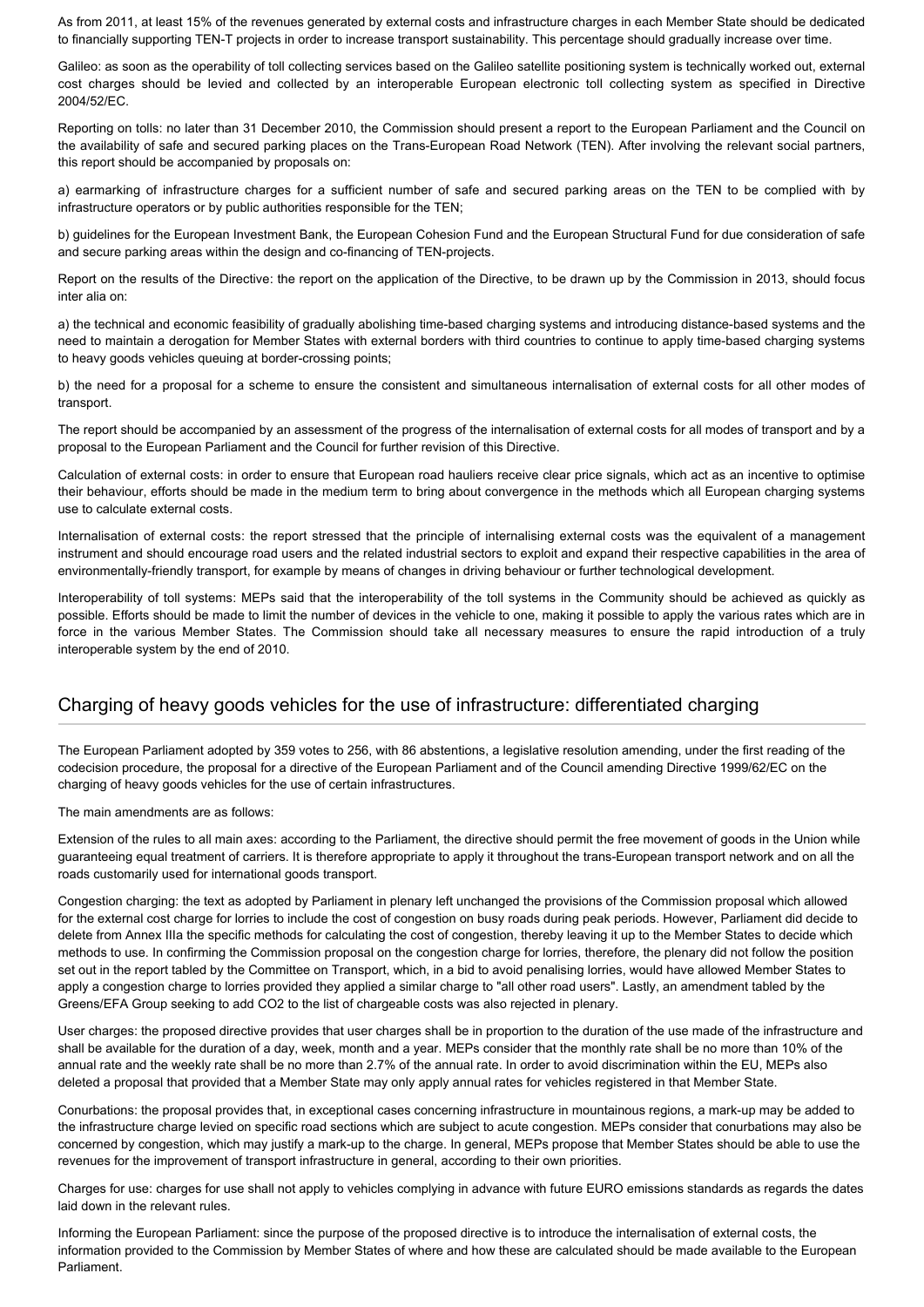Non-regular users: the arrangements for collecting tolls and user charges shall not, financially or otherwise, place non-regular users of the road network at an unjustified disadvantage compared to those who use alternative forms of payment.

Earmarking revenues: the Parliament intends to reinforce the concept of earmarking. Therefore, a Member State in which an external cost charge is levied shall ensure that the revenue generated by the charge is earmarked as a priority to reduce and, where possible, eliminate the external costs arising from road transport. The revenue may also be used for measures aimed at improving CO2 and energy performance of road transport vehicles, and developing and improving existing road infrastructure or developing alternative infrastructure for transport users.

As from 2011, at least 15% of the revenues generated by external costs and infrastructure charges in each Member State shall be dedicated to financially supporting TEN-T projects in order to increase transport sustainability. This percentage shall gradually increase over time.

Galileo: as soon as the operability of toll collecting services based on the Galileo satellite positioning system is technically worked out, external cost charges shall be levied and collected by an interoperable European electronic toll collecting system as specified in Directive 2004/52/EC.

Report on tolls collected by Member States: the Parliament calls on the Commission to present, no later than 31 December 2010, the Commission a report on the availability of safe and secured parking places on the Trans-European Road Network (TERN). After involving the relevant social partners, this report shall be accompanied by proposals on:

- earmarking of infrastructure charges for a sufficient number of safe and secured parking areas on the TERN;
- guidelines for the European Investment Bank, the Cohesion Fund and the Structural Funds for due consideration of safe and secure parking areas within the design and co-financing of TERN-projects.

Report on the results of the directive: the report to be presented by the Commission by 31 December 2013 should also examine:

- the technical and economic feasibility of gradually abolishing time-based charging systems and introducing distance-based systems and the need to maintain a derogation for Member States with external borders with third countries to continue to apply time-based charging systems to heavy goods vehicles queuing at border-crossing points;
- the need for a proposal for a scheme to ensure the consistent and simultaneous internalisation of external costs for all other modes of transport.

The report shall be accompanied by an assessment of the progress of the internalisation of external costs for all modes of transport and by a proposal to the European Parliament and the Council for further revision of the directive.

Internalisation of external costs: the resolution stresses that the principle of internalising external costs is the equivalent of a management instrument and should encourage road users and the related industrial sectors to exploit and expand their respective capabilities in the area of environmentally-friendly transport, for example by means of changes in driving behaviour or further technological development.

Calculating external costs: in order to ensure that European road hauliers receive clear price signals, which act as an incentive to optimise their behaviour, MEPs stress that efforts should be made in the medium term to bring about convergence in the methods which all European charging systems use to calculate external costs.

Interoperability of toll systems: MEPs stress that interoperability of the toll systems in the Community should be achieved as quickly as possible. Efforts should be made to limit the number of devices in the vehicle to one, which makes it possible to apply the various rates which are in force in the various Member States. The Commission should take all necessary measures to ensure the rapid introduction of a truly interoperable system by the end of 2010.

## Charging of heavy goods vehicles for the use of infrastructure: differentiated charging

During a public deliberation, the Council took note of a Presidency progress report on a proposal for a Directive amending Directive 1999/62/EC on the charging of heavy goods vehicles for the use of certain infrastructures.

The Council also held a policy debate, focusing in particular on the congestion issue, and invited the Council?s preparatory bodies to continue examining this proposal.

The Council's preparatory bodies will address, in particular, the following outstanding issues: scope of the Directive, congestion charging including maximum chargeable amounts, action plan, earmarking and peripheral areas.

Diverging opinions regarding congestion charging remain the major obstacle to finding an agreement. Even though the Czech Presidency presented compromise proposals, such as the postponement of the introduction of congestion charges, Member States positions continue to differ.

Before a final decision on the draft Directive can be taken, further reflection is needed on the best ways and means to address its complexity by also taking into account the current economic and financial situation.

The Commission submitted its proposal in July 2008.

The European Parliament adopted its first-reading opinion in March 2009.

## Charging of heavy goods vehicles for the use of infrastructure: differentiated charging

The Council adopted its position at first reading by qualified majority on a proposal for a Directive on the charging of Heavy Goods Vehicles for the use of certain infrastructures, the "Eurovignette" Directive.

The Italian and Spanish delegations voted against and the Irish, Dutch and Portuguese delegations abstained.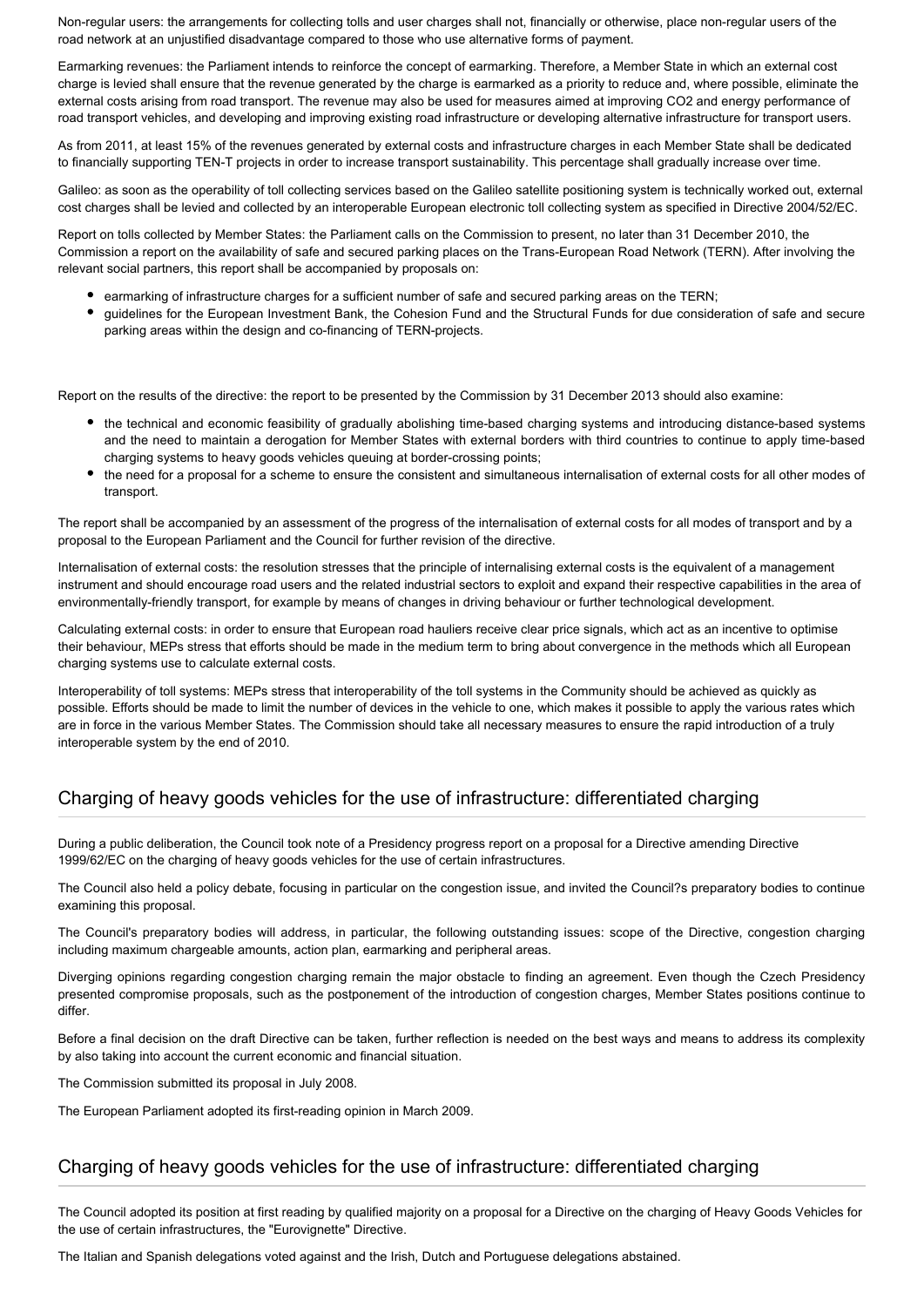Although the Council agrees with the Commission as regards the objective of the proposal, the Council?s approach involved some adaptations of the original proposal. The Council's Position modifies, to a certain extent, the original Commission proposal by redrafting it and deleting some provisions of the text. This implies that all amendments introduced in the European Parliament?s first-reading opinion related to these deleted provisions were not accepted by the Council.

With respect to the amendments proposed by the European Parliament, the Council observes that a certain number of amendments have ? in spirit, partially or fully ? already been included in its Position.

Geographical scope: the Commission proposed to extend the scope of the Directive outside of the trans-European network (TEN) to all roads. The Council considers that the Commission proposal needs to be modified in this respect, in order to limit the extension of the scope to the non TEN motorways.

Vehicle scope: in its original text, the Commission proposes to maintain the provision adopted in 2006 according to which a Member State may choose to apply tolls and/or user charges only to vehicles of 12 tonnes and more, until 31 December 2011. After that period, charges shall be applied to all heavy duty vehicles, unless a Member State considers that charging vehicles of less than 12 tonnes would affect the traffic flow, the environment, noise levels, congestion or health, or represents an administrative burden of more than 30% of the additional revenue which would have been generated by the extension to those vehicles.

The Council considers that this provision should give more discretion to Member States. In order to make the text clearer, the reference to the transition period was deleted. Moreover, the list of conditions available to Member States to justify the non charge of vehicles of less than 12 tonnes was made open, with the insertion of the expression "inter alia". Member States may decide to exempt vehicles between 3.5 and 12 tonnes for other reasons other than environment, congestion and administrative costs.

The European Parliament followed the Commission approach in principle but proposed the deletion of the two justifications offered to Member States not to charge vehicles of less than 12 tonnes and wants to postpone the decision on the justifications to a later stage of the legislative procedure. In this context, the Council could not take into consideration the EP amendments.

Choice of external costs: the Commission included in its proposal the costs of air pollution, noise and congestion. The Council agrees with the principle, but decided to only include in the external cost charge air pollution and noise.

The Council?s position states that Member States should be allowed to charge higher infrastructure charges during peak hours ? a peak period should not exceed 5 hours per day ? in such a way that no infrastructure charge is more than 175% above the maximum level of the weighted average infrastructure charge.

To this, the Council has deleted any references to congestion in the context of an external cost charge and, doing so, took on board the European Parliament amendments. However, the amendment on a congestion charge was not taken into consideration by the Council. The amendment on toll variation was however accepted in spirit by the Council.

Derogations for less polluting EURO classes: the Commission proposal contained a detailed table with different values in euro cents per vehicle and per kilometre for each Euro class vehicle. The Council, building on a European Parliament amendment, introduces a temporary derogation for the less polluting vehicle, i.e., Euro V and Euro VI classes. This means that EURO V is exempted until 31 December 2013 and EURO VI is exempted until 31 December 2017. Less polluting vehicles than EURO VI, namely hybrid and electrical heavy goods vehicles, are exempted.

Delegated acts and adaptation to inflation: the Council decided to limit the delegation of powers to the Commission to Annexes 0, where the Commission can adapt it to the Union acquis, and to the formulas of Annex IIIa, where the Commission may adapt it to scientific and technical progress. Moreover, new Articles on the exercise of delegation, revocation of the delegation and objections to the delegated acts were added.

To cover the need to adapt the amounts in euros included in Annexes II and IIIb, the Council's Position added a new article on adaptation to inflation. This article introduces a review of these amounts every 2 years, starting on 1 January of the second year following the date of entry into force of the Directive.

The Council's Position also includes a new provision stating that the Council and the European Parliament will determine, through the ordinary legislative procedure, the maximum values in Annex IIIb for more stringent emission standards, one year after the adoption of the corresponding regulations.

Other policy issues: the Council: (i) confirms the use of the transport legal basis, i.e., Article 91(1) of the Treaty on the Functioning of the European Union; (ii) clarify the provision referring to the establishment of user charges in relation to the duration of the use made of the infrastructure; (iii) decides to make each Member State responsible for setting the amount of the external cost charge.

Further EP amendments not included in the Council's Position concern:

- the definition of "infrastructure charge" and the inclusion of projects jointly undertaken by more than one Member State;
- the deletion of the possibility for Member States to only apply annual rates for vehicles registered in that Member State;
- the possibility for users that did not have the necessary documentation in the vehicle to recover any additional cost paid as a consequence;
- the invitation to the European Commission to made available to the European Parliament its opinions on the compliance of Member States with the requirements concerning the calculation of the infrastructure charge;
- the consequent Commission decisions requiring member States to adapt the proposed external cost charge;
- the cooperation of Member States to ensure the development of interoperable electronic systems;
- the need to promote an efficient European interoperable toll system;
- the invitation to the Commission to monitor the gradual abolition of time-based charging systems.

## Charging of heavy goods vehicles for the use of infrastructure: differentiated charging

The Commission recalls that the primary objectives for the Commission proposal are to allow Member States to internalise the most relevant external costs in the charging of heavy goods vehicles, and to extend the scope of the Directive outside of the trans-European network (TEN). It considers that these objectives have largely been achieved in the Council?s position at first reading and can therefore endorse it.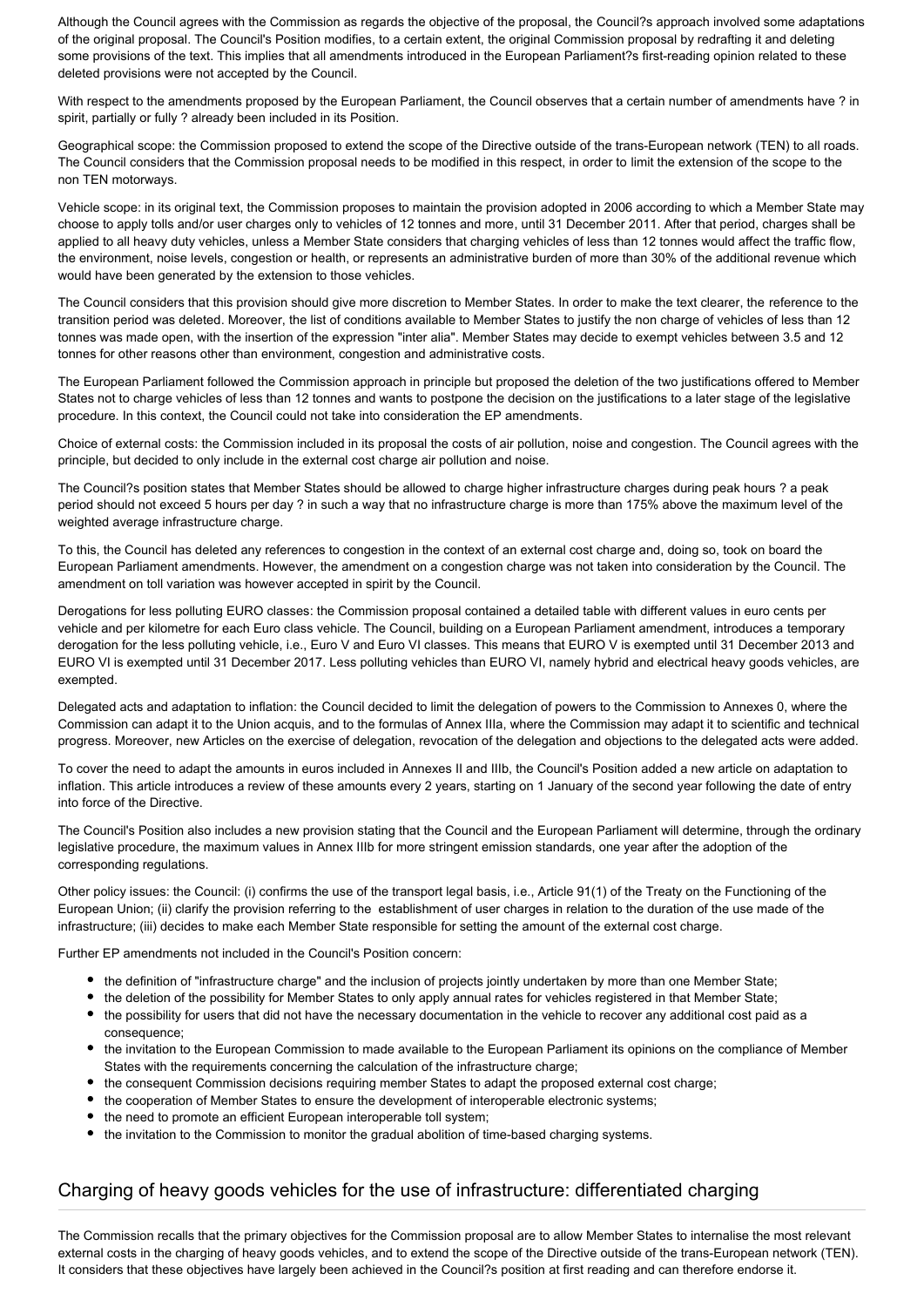The key provisions in the Council's position, and the Commission's opinion of these provisions, are as follows:

Geographical scope: the Commission considers that the Council?s position falls short of the Commission's original proposal to extend scope to all roads but still represents significant progress.

Vehicle scope: the Council?s position states that Member States may decide to exempt vehicles between 3.5 and 12 tonnes for other reasons other than environment, congestion and administrative costs. The Commission's preference would have been for those derogations to be justified by objective and clearly identified reasons.

Choice of external costs: the Commission's preference would have been to include congestion as an external cost like air and noise pollution. However, the wider differentiation of infrastructure charges represents an acceptable and practicable second best solution to reduce congestion.

Derogations for less polluting EURO classes: in principle the Commission supports exempting less polluting vehicles from these charges but only for a fixed and limited period.

Earmarking of revenues: the Council proposes that funds raised by internalising external costs should be earmarked for programmes that improve the sustainability of the transport system, but Member States retain ultimate discretion on how to spend these funds. The Commission would have preferred that 'should' be replaced with 'shall', or at the very minimum that there be a requirement that Member States report on how such funds raised are being spent and express a firmer political intention to do it in the transport sector, notably on the trans- European network.

Amending the annexes: the ability to amend most of the Annexes in the current Directive by means of delegated acts (ex-old comitology regulatory procedure) was removed from the proposal. The Commission would prefer to retain the ability to amend these Annexes by means of delegated acts, in particular Annex III and the value for future Euro standards of the new Annex IIIb (of the Council's position).

It should be noted that the Council's position at first reading includes, in total or in part, 11 amendments adopted by the European Parliament at first reading. In particular, the Council?s position focuses on the amendment concerning the variation in tolls allowed between peak and off-peak times from 100% above the minimum rate to 175% above the maximum permissible average rate.

The amendment which introduced a new Article which exempts vehicles complying with future EURO standards has been partly accepted by Council. The latter has however granted a longer exemption period for EURO VI vehicles and added an exemption period for EURO V vehicles.

The following European Parliament substantive amendments which were acceptable to the Commission were not integrated in the Council?s position:

- deleting language which authorises Member States to apply only annual rates to vehicles registered in that Member State;
- authorising Member States to levy a congestion charge which reflects the cost of congestion and requires them to draft action plans to combat congestion;
- allowing, in cases where drivers are not able to produce documentation in order to verify Euro class, that any additional cost as a result of this will be reimbursed if a driver can, at a later date, provide such proof;
- requiring the Commission to inform the Parliament, and not only the Committee, as to whether a tolling arrangement is complying with the requirements of the Directive and requiring the Commission to transmit to the European Parliament the decisions which are made available to the Committee mentioned in the Article;
- requiring Member States to detail how they intend to earmark funds raised from the internalisation of external costs;
- using the Galileo system as an efficient means of collecting charges;
- introducing different language on the earmarking of external cost funds raised and on the use to which Member States put funds raised from infrastructure charges;
- requiring that at least 15% of funds raised from internalising of external costs be ring fenced for expenditure of TEN-T projects;
- requesting the Commission to monitor the gradual abolition of time-based charging systems;
- requiring the Commission to make a legislative proposal for further revising the Directive.

## Charging of heavy goods vehicles for the use of infrastructure: differentiated charging

The Committee on Transport and Tourism adopted the recommendation for second reading contained in the report by Saïd EL KHADRAOUI (S&D, BE) on the Council position at first reading with a view to the adoption of a directive of the European Parliament and of the Council amending Directive 1999/62/EC on the charging of heavy goods vehicles for the use of certain infrastructures (Eurovignette).

It recommends that the European Parliament?s position adopted at second reading, under the ordinary legislative procedure, amends the Council position at first reading as follows:

Tolls and user charges: Member State may choose to apply tolls and/or user charges only to vehicles having a maximum permissible laden weight of not less than 12 tonnes if it considers that an extension to vehicles of less than 12 tonnes would:

(a) create significant adverse effects on the free flow of traffic, the environment, noise levels, congestion, health, or road safety due to traffic diversion; or

(b) involve administrative costs of more than 30 % of the additional revenue which would have been generated by that extension.

Moreover, Member States choosing to apply tolls and/or user charges only to vehicles having a maximum permissible laden weight of not less than 12 tonnes shall inform the Commission of their decision and on the reasons therefore.

Members consider that the weighted average infrastructure charge may also include a return on capital and/or on a profit margin based on market conditions.

Derogations: the external-cost charge related to traffic-based air pollution shall not apply to vehicles which comply with the most stringent EURO emission standards until three years after the dates of application laid down in the rules which introduced.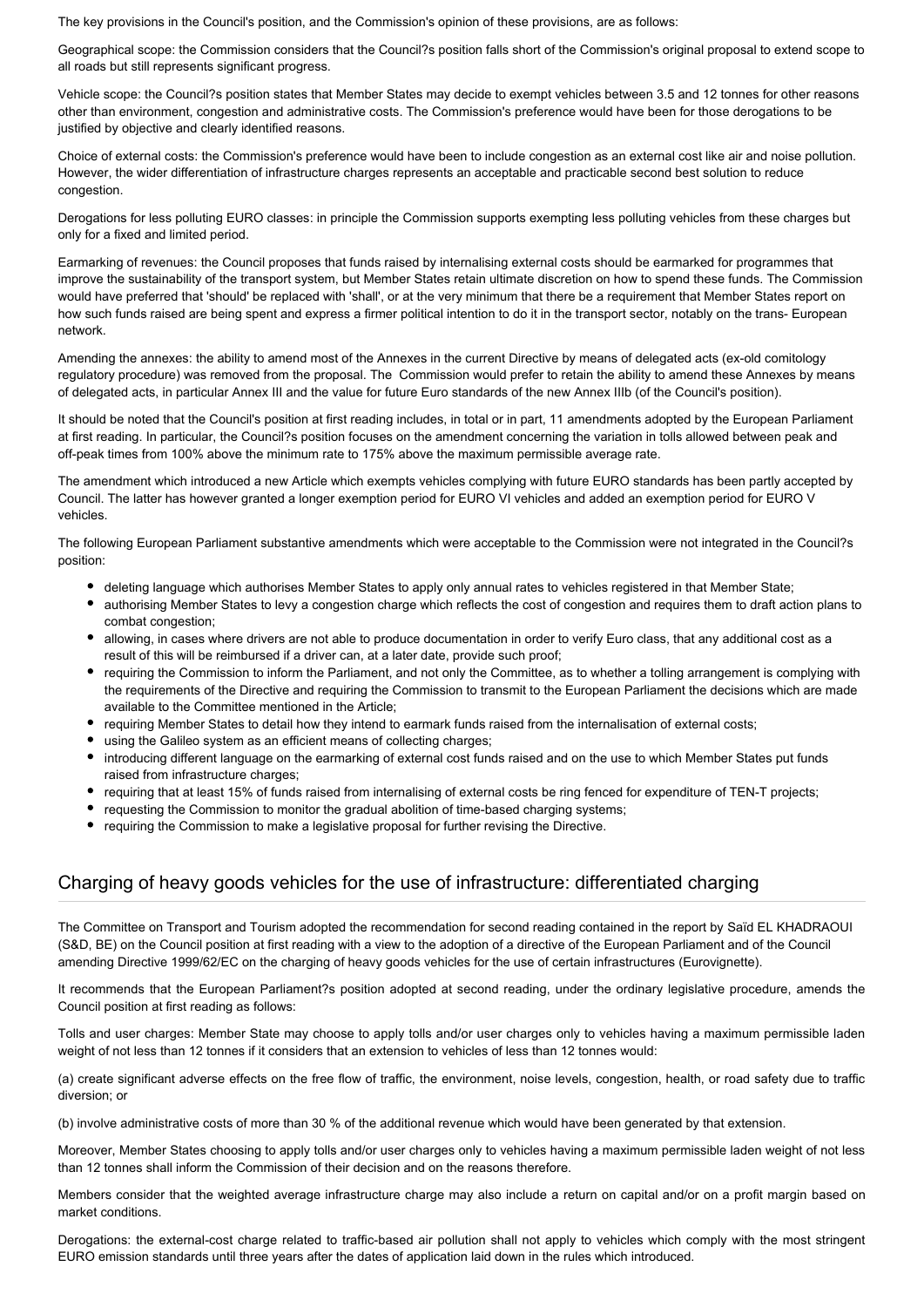Fleet renewal incentives: Members consider it necessary to provide full incentives to renew the fleet, together with positive financial incentives for cleaner vehicles which must be accompanied by financial penalties for the most polluting trucks. At the same time it shall not be disregarded that, according to Directive, the revenues deriving from mark-up are earmarked for financing priority projects belonging to the TEN-T network.

Infrastructure charge: the infrastructure charge may also be varied for the purpose of reducing congestion, minimising infrastructure damage and optimising the use of the infrastructure concerned or promoting road safety, on condition that:

- no infrastructure charge is more than200% above (as opposed to 175%) the maximum level of the weighted average infrastructure charge;
- the peak periods during which the higher infrastructure charges are levied for the purpose of reducing congestion do not exceed eight hours per day (as opposed to five hours per day);
- the variation is devised and applied on a road section affected by congestion in a way which offers reduced toll rates to hauliers who choose to travel during off-peak periods and applies increased toll rates to those who choose to travel during peak hours on the same road section;
- a Member State wishing to introduce such a variation informs the Commission thereof and provides it with the information necessary to ensure that the conditions are fulfilled.

User guide: the Commission shall arrange for a user guide on the implementation of the Directive to be drafted in the languages of those Member States that apply it, with a special focus on modulating congestion, so as to enable public bodies and private firms to draw up business plans that take into account the possible effects of such modulation.

Information to the Commission: before the implementation of a new external-cost charge tolling arrangement, Member States shall send the Commission a specific plan indicating how additional revenue from external cost charges is to be used.

Interoperable toll collection systems: the Commission shall promote any cooperation between Member States that may prove necessary to ensure interoperable toll collection systems that can be used on one another's territory.

Use of revenues generated by this Directive: the report states that the revenues generated from external-cost charges, or the equivalent in financial value of these revenues, shall be used to benefit the transport sector, to make transport more sustainable and optimise the entire transport system, including providing secure parking places.

Members call for at least 15% of the revenues generated by the external cost charge and infrastructure charge in each Member State to be dedicated to financially supporting TEN-T projects in order to increase transport sustainability. This percentage shall gradually increase over time.

Delegated acts: the Commission shall adopt delegated acts as regards the calculation methods of sections 2 and 3 in Annex III.

Report: at the latest 4 years (instead of 5 years) after the entry into force of this Directive, the Commission?s report on the implementation and effects of this Directive, shall assess, amongst others:

- the technical and economic feasibility of introducing minimum distance-based charges on the main inter-urban roads. The report shall identify the possible types of road sections to be charged, the possible ways of levying and enforcing in a cost-effective way such charges and a common simple method for setting the minimum rates;
- the degree of interoperability between different toll systems in the Member States as required by Directive 2004/52/EC;
- the technical and economic feasibility of gradually abolishing time-based charging systems and introducing distance-based systems.

The report shall be accompanied by a proposal to the European Parliament and the Council for further revision of this Directive.

## Charging of heavy goods vehicles for the use of infrastructure: differentiated charging

The European Parliament adopted by 505 votes to 141, with 17 abstentions, a legislative resolution on the Council position at first reading with a view to the adoption of a directive of the European Parliament and of the Council amending Directive 1999/62/EC on the charging of heavy goods vehicles for the use of certain infrastructures (Eurovignette).

It adopted its position at second reading, under the ordinary legislative procedure. The amendments adopted in plenary are the result of a compromise negotiated between the European Parliament and the Council. They amend the Council position as follows:

Tolls and user charges: according to the compromise text, a Member State may choose to apply tolls and/or user charges only to vehicles having a maximum permissible laden weight of not less than 12 tonnes if it considers that an extension to vehicles of less than 12 tonnes would, amongst others:

(a) create significant adverse effects on the free flow of traffic, the environment, noise levels, congestion, health, or road safety due to traffic diversion;

(b) involve administrative costs of more than 30 % of the additional revenue which would have been generated by that extension.

Member States choosing to apply tolls and/or user charges only to vehicles having a maximum permissible laden weight of not less than 12 tonnes shall inform the Commission of their decision and on the reasons therefore.

Infrastructure charge levied on specific road sections: the text provides that in exceptional cases concerning infrastructure in mountainous regions, and after informing the Commission, a mark-up may be added to the infrastructure charge levied on specific road sections which are subject to acute congestion, or the use of which by vehicles is the cause of significant environmental damage, under certain conditions.

The text also stipulates that the amount of the mark-up shall be deducted from the amount of the external-cost charge, except for vehicles of EURO emission classes 0, I and II from the date of the entry into force of the Directive, and III from 2015 onwards. All these revenues generated by the simultaneous application of the mark-up and the external cost charges shall be invested in financing the construction of priority projects of European interest identified in Annex III to Decision No 661/2010/EU.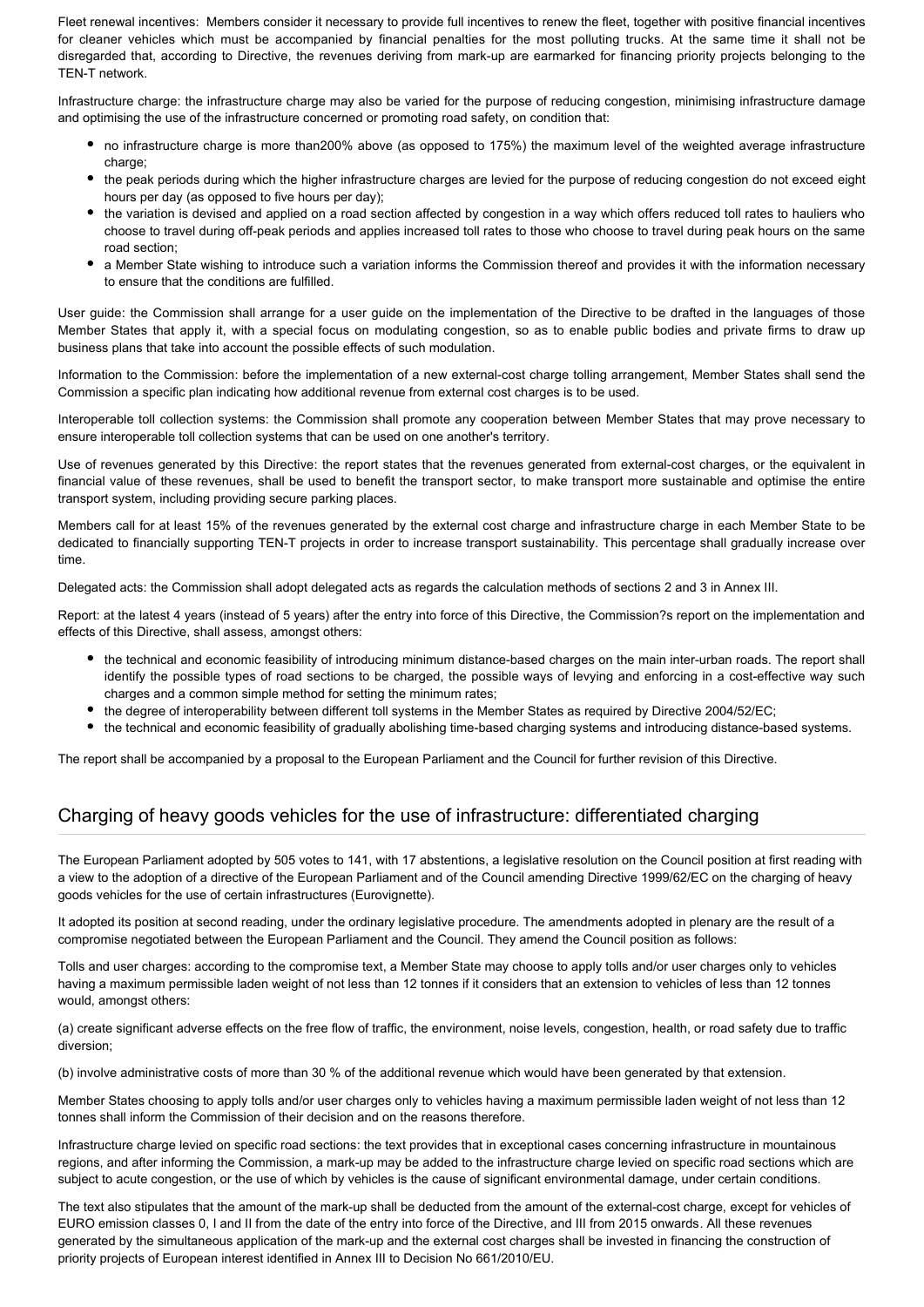Infrastructure charge: the infrastructure charge may also be varied for the purpose of reducing congestion, minimising infrastructure damage and optimising the use of the infrastructure concerned or promoting road safety, on condition that:

- the variation is transparent, made public and available to all users on equal terms:
- the variation is applied according to the time of day, type of day or season;
- no infrastructure charge is more than 175 % above the maximum level of the weighted average infrastructure charge;
- the peak periods during which the higher infrastructure charges are levied for the purpose of reducing congestion do not exceed five hours per day;
- the variation is devised and applied in a transparent and revenue neutral way on a road section affected by congestion by offering reduced toll rates for hauliers who travel during off-peak periods and increased toll rates for hauliers who travel during peak hours on the same road section; and
- a Member State wishing to introduce such variation or changing an existing one informs the Commission thereof and provides it with the information necessary to ensure that the conditions are fulfilled. Based on the information provided, the Commission shall make public and regularly update a list containing the periods and corresponding rates during which the variation is applied.

Interoperable toll collection systems: the Commission shall promote cooperation between Member States that may prove necessary to ensure the interoperability of electronic toll collection systems at European level.

Use of revenues generated by this Directive: to enable the transport network to be developed as a whole, revenues generated from infrastructure and external costs charges, or the equivalent in financial value of these revenues, should be used to benefit the transport sector, and optimise the entire transport system. In particular, revenues generated from external cost charges, or the equivalent in financial value of these revenues, should be used to make transport more sustainable. Amongst other objectives, it is necessary to support the trans-European transport network and provide secure parking places.

This measure shall be deemed to be applied by Member States, if they have in place and implement fiscal and financial support policies which leverage financial support to the trans-European network and which have an equivalent value of at least 15% of the revenues generated from infrastructure and external cost charges in each Member State.

Implementing measures: in order to ensure uniform conditions for the implementation of this Directive, implementing powers should be conferred on the Commission. Those powers should be exercised in accordance with Regulation (EU) No 182/2011 of the European Parliament and of the Council laying down the rules and general principles concerning mechanisms for control by Member States of the Commission's exercise of implementing powers.

Report: at the latest 4 years after the entry into force of this Directive, the Commission?s report on the implementation and effects of this Directive, shall assess, amongst others:

- the implementation and effect of the variation of infrastructure charges as referred to in the Directive on the reduction of local air pollution and congestion. The report shall also evaluate whether the maximum variation and peak period are sufficient to enable a proper functioning of the variation mechanism;
- scientific progress in estimating external costs of transport for the purpose of internalising them; and
- progress towards applying charges to road users and ways of gradually harmonising the charging systems that are applied to commercial vehicles.
- the use of electronic systems to levy and collect infrastructure and external-cost charges and their degree of interoperability pursuant to Directive 2004/52/EC.

The report shall be accompanied, if appropriate, by a proposal to the European Parliament and the Council for further revision of this Directive.

## Charging of heavy goods vehicles for the use of infrastructure: differentiated charging

The Commission amended its position by incorporating the amendments of the European Parliament to the Council's position. They aim to:

- clarify the Council's mechanism to vary infrastructure charges at peak periods by adding provisions to guarantee the revenue neutrality and improve the transparency;
- insert a provision on the use of revenues in the transport sector. The provision encourages Member States to invest the revenues of tolls in projects to make transport more sustainable. It shall be deemed applied if 15% of the revenues are used on the trans-European network. Member States will be obliged to report on the revenue raised and on the investments made in transport;
- authorise in mountain areas the simultaneous application of the existing mark-up and the new external cost charges for Euro 0, I and II vehicles and for Euro III vehicles as from 2015. A compulsory "mini-earmarking" of the revenues generated by this combination of charges is also foreseen;
- insert a "rendez-vous clause" based on Commission's reports due respectively 12 and 48 months after the entry into force of the Directive and where appropriate on a Commission's legislative proposal. The content of the reports has been aligned to the recent [White Paper on transport](http://www.eur-lex.europa.eu/LexUriServ/LexUriServ.do?uri=COM:2011:0144:FIN:EN:PDF).

The Council?s position did not foresee any obligation for Member States to transmit to the Commission a correlation table, in spite of the general line usually taken by the European Parliament on the matter.

However, the Hungarian Presidency with the support of the forthcoming Polish, Danish and Cypriot Presidencies issued a statement confirming that the adoption of this directive does not prejudge the outcome of interinstitutional negotiations on correlation tables.

The European Parliament could thus agree with the Council but with a statement according to which the Commission should inform it within twelve months after adoption of this agreement in plenary and make a report at the end of the transposition period on the practice of Member States in drawing up their own tables illustrating, as far as possible, the correlation between this Directive and the transposition measures.

During the plenary of 7 June 2011, the Commission issued a statement which among others confirms the commitment of the Commission towards ensuring that Member States establish correlation tables linking the transposition measures they adopt with the directive, confirms its agreement to produce the information requested by the European Parliament and stresses that its position followed in this file shall not be considered as a precedent.